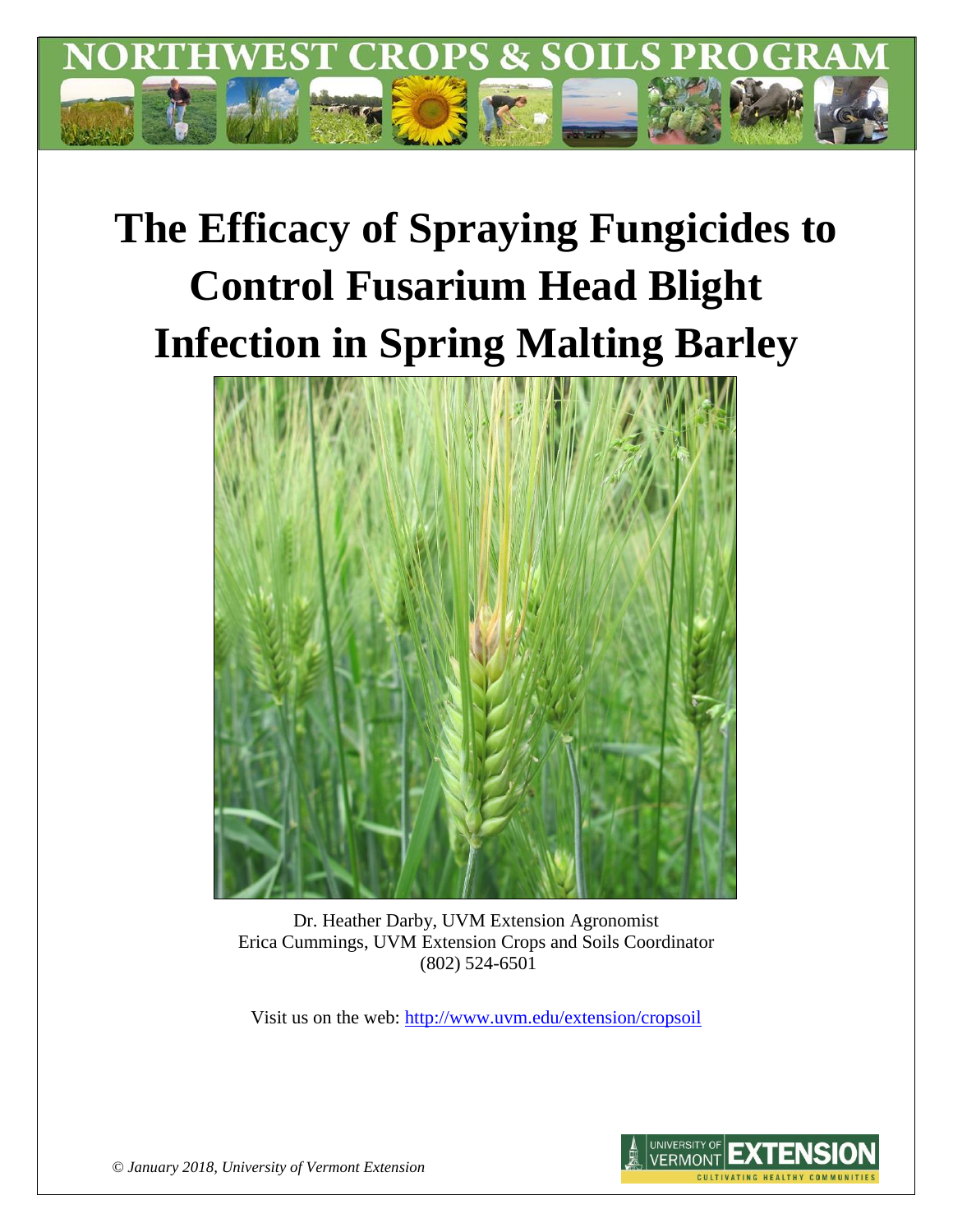## **THE EFFICACY OF SPRAYING FUNGICIDES TO CONTROL FUSARIUM HEAD BLIGHT INFECTION IN SPRING MALTING BARLEY**

Dr. Heather Darby, University of Vermont Extension [Heather.Darby\[at\]uvm.edu](mailto:Heather.Darby@uvm.edu)

Public interest in sourcing local foods has extended into beverages, and the current demand for local brewing and distilling ingredients is quickly increasing. One new market that has generated interest of both farmers and end-users is malted barley. This only stands to reason since the Northeast alone is home to over 180 microbreweries and 37 craft distillers. Until recently, local malt was not readily available to brewers or distillers. However, a rapid expansion of the fledgling malting industry will hopefully give farmers new markets and end-users hope of readily available malt. To date, the operating maltsters struggle to source enough local grain to match demand for their product. In addition to short supplies, the local barley that is available often does not meet the rigid quality standards for malting. One major obstacle for growers is *Fusarium* head blight (FHB) infection of grain. This disease is currently the most important disease facing organic and conventional grain growers in the Northeast, resulting in loss of yield, shriveled grain, and most importantly, mycotoxin contamination. A vomitoxin called Deoxynivalenol (DON) is considered the primary mycotoxin associated with FHB. The spores are usually transported by air currents and can infect plants at spike emergence through grain fill. Eating contaminated grain greater than 1ppm poses a health risk to both humans and livestock.

Fungicide applications have proven to be relatively effective at controlling FHB in other barley growing regions. Limited work has been done in this region on the optimum timing for a fungicide application to barley specifically to minimize DON. In addition, there are limited studies evaluating organic approved biofungicides, biochemicals, or biostimulants for management of this disease. In April 2017, the UVM Extension Northwest Crops and Soils Program initiated year four of a spring barley fungicide trial to determine the efficacy and timing of fungicide application to reduce FHB infection on cultivars with varying degrees of disease susceptibility.

# **MATERIALS AND METHODS**

A field experiment was established at the Borderview Research Farm located in Alburgh, VT on 27-Apr to investigate the effects of cultivar resistance, fungicide efficacy, application timing on FHB and DON infection in spring malting barley. The experimental design was a randomized complete block, with a split-plot arrangement of cultivar as the whole-plot and fungicide+timing treatments as the sub-plots. The main plot of cultivar included Rasmussen, a 6-row malting barley that is a FHB susceptible variety, and Conlon, a 2-row malting barley with moderate FHB resistance. The fungicide+timing treatments are listed in Table 2.

The seedbed at the Alburgh location was prepared by conventional tillage methods. All plots were managed with practices similar to those used by producers in the surrounding areas (Table 1). The previous crop planted at the site was corn silage. Prior to planting, the trial area was disked and spike tooth harrowed to prepare for planting. The plots were seeded with a Great Plains Cone Seeder on 27-Apr at a seeding rate of 325 live seeds per  $m^2$ . Plot size was  $5'x 20'$ .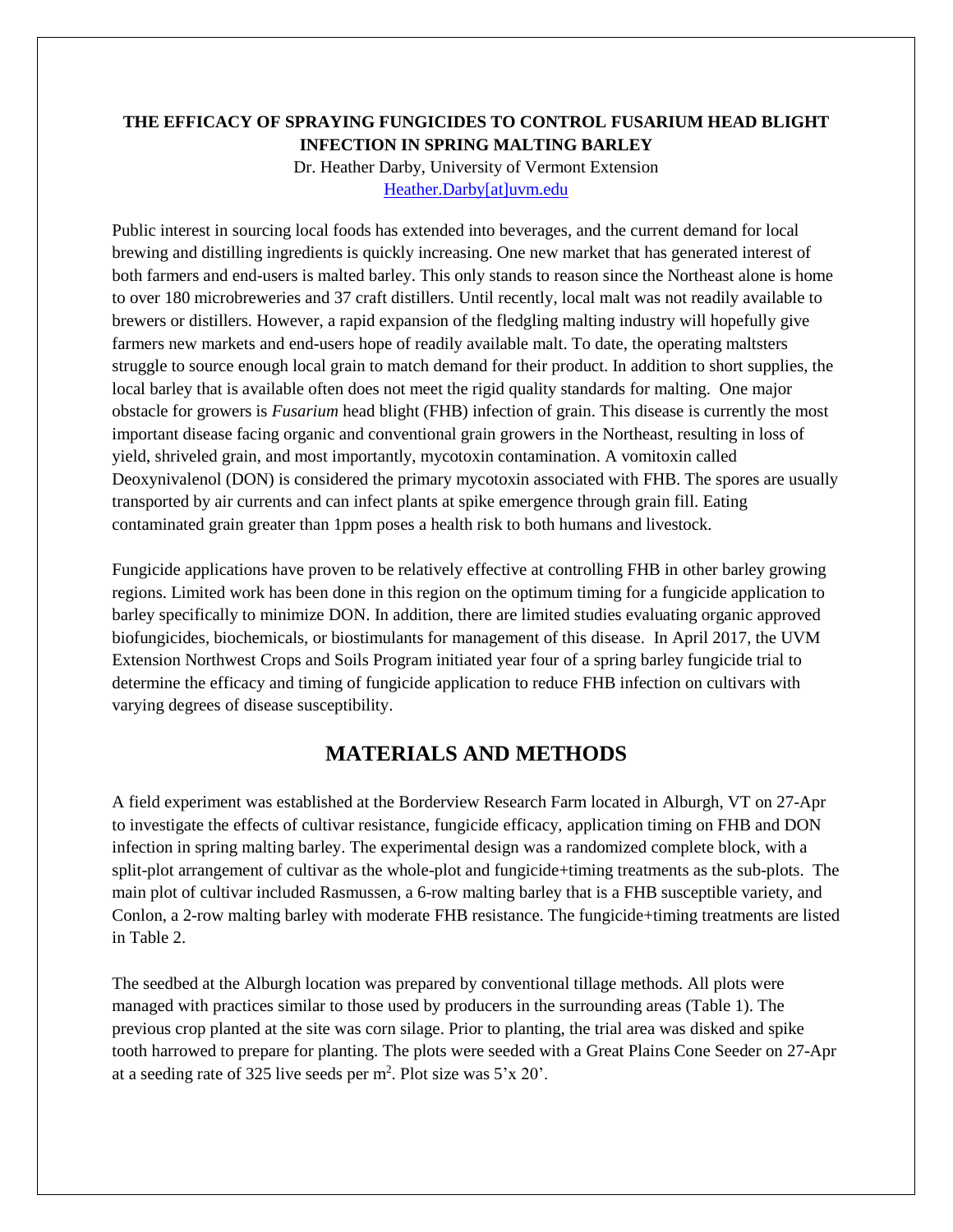**Table 1. General plot management of the trial.**

| <b>Location</b>                | <b>Borderview Research Farm</b>        |  |  |
|--------------------------------|----------------------------------------|--|--|
|                                | Alburgh, VT                            |  |  |
| Soil type                      | Benson rocky silt loam                 |  |  |
| <b>Previous crop</b>           | Corn silage                            |  |  |
| Row spacing (inch)             |                                        |  |  |
| Seeding rate (live seed $m2$ ) | 325                                    |  |  |
| <b>Replicates</b>              | 4                                      |  |  |
| <b>Varieties</b>               | Conlon and Rasmussen                   |  |  |
| <b>Planting date</b>           | $27$ -Apr                              |  |  |
| <b>Harvest date</b>            | $1-Aug$                                |  |  |
| Harvest area (ft)              | $5 \times 20$                          |  |  |
| <b>Tillage operations</b>      | Spring plow, disk & spike tooth harrow |  |  |

When the barley reached 50% spike emergence (22-Jun), plots were sprayed with the fungicide treatments (Table 2). The adjuvant 'Induce' was added to the Prosaro and Caramba applications at a rate of 0.125%. All but one plot (Control) of each cultivar was inoculated 24 hours (23-Jun), after the heading treatment was applied, with a spore suspension (40,000 spores/ml)

consisting of a mixture of isolates of *Fusarium graminearum* endemic to the area. The *Fusarium graminearum* spores were multiplied and harvested using the 'Gz conidial suspension inoculum protocol'. Four days after the heading application (26-Jun) plots not previously treated with a fungicide were sprayed with the fungicides treatments except for the control and *Fusarium graminearum* only plots (Table 2). Water was applied at the same rate as the fungicides to the control plots and to those that were only inoculated with *Fusarium graminearum.* The application was made using a Bellspray Inc. Model T4 backpack sprayer. This model had a carbon dioxide pressurized tank and a four-nozzle boom attachment. It sprayed at a rate of 10 gallons per acre. Below is a list of the treatment materials evaluated in this trial. Descriptions have been provided from manufacturer information.

**Actinovate®** (EPA# 73314-1) is a biological fungicide (0.0371% Streptomyces lydicus WYEC 108) that suppresses and controls root rot, damping-off fungi and foliar fungal pathogens. Its active ingredient is a patented bacterium that grows around the root system (when soil drenched) and foliage of the plant (when sprayed on) while using several novel modes of antifungal action to protect plants.

**Caramba®** (EPA# 7969-246) fungicide is a highly effective fungicide containing the active ingredient metconazole, resulting in significant yield protection and reductions of deoxynivalenol (DON) levels in grain. It is not only effective on head scab, but provides control of late-season foliar diseases as well.

**ChampION®** (EPA# 55146‐1) is a 77% copper hydroxide-based, broad-spectrum fungicide for disease control. When copper hydroxide is mixed with water, it releases copper ions, which disrupt the cellular proteins of the fungus. This product is approved for use in organic production systems.

**Prosaro®** (EPA# 264-862) fungicide provides broad-spectrum disease control, stops the penetration of the fungus into the plant and the spread of infection within the plant and inhibits the reproduction and further growth of the fungus.

**SONATA®** (EPA# 69592-13) fungicide provides excellent control of powdery mildews and rusts. Based on a patented strain of Bacillus pumilus (QST 2808), SONATA is an excellent fit for integrated disease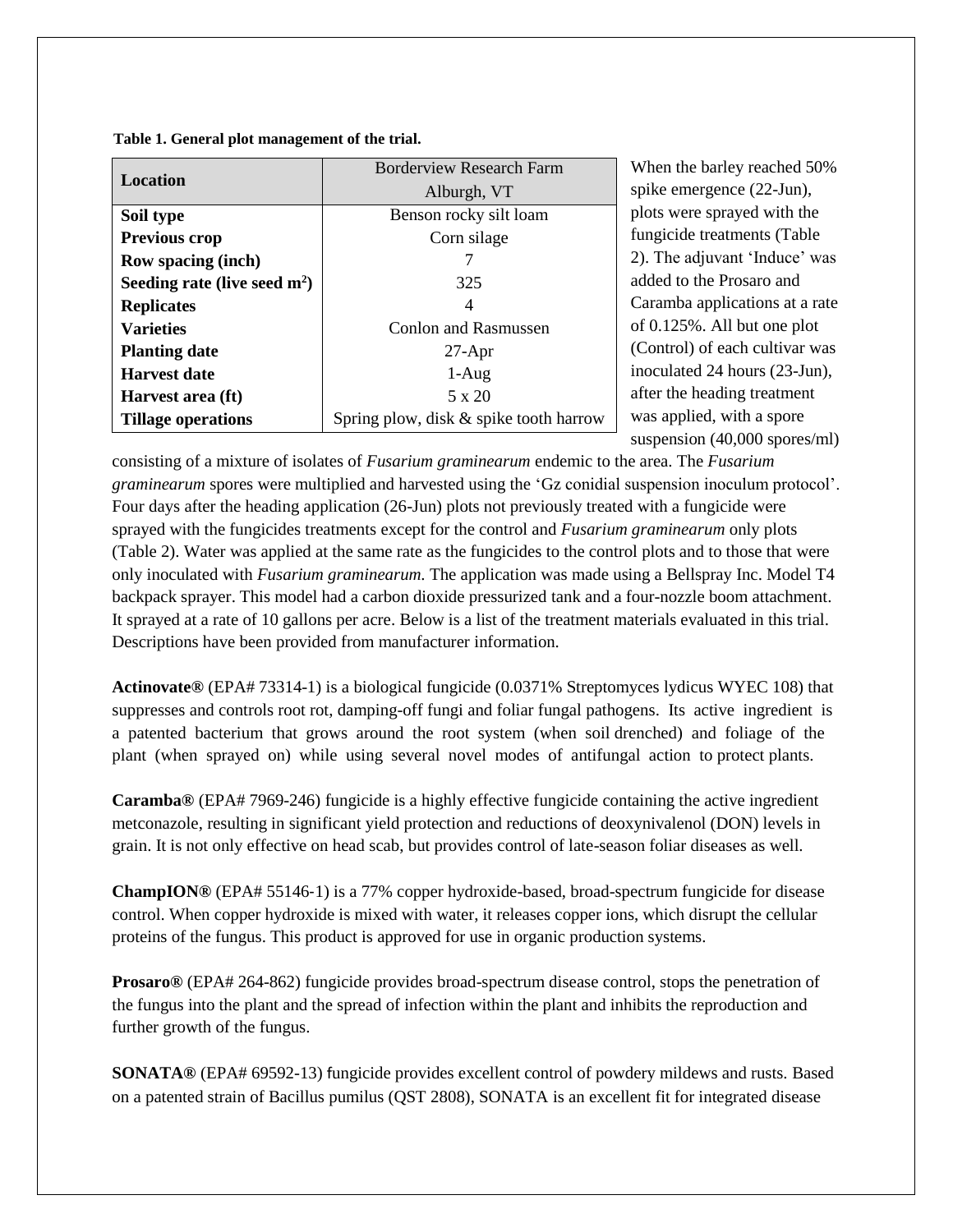management programs. SONATA contains a unique, patented strain of Bacillus pumilus (QST 2808) that produces an antifungal amino sugar compound that inhibits cell metabolism. SONATA also creates a zone of inhibition on plant surfaces, preventing pathogens from establishing on the plant.

| <b>Treatments</b>    | 4 days after<br><b>Heading</b><br>application<br>heading application |           | <b>Application rate</b>                     |
|----------------------|----------------------------------------------------------------------|-----------|---------------------------------------------|
|                      | date                                                                 | date      |                                             |
| Control              | $22$ -Jun                                                            | $26$ -Jun | Water                                       |
| Fusarium graminearum | $23$ -Jun                                                            |           | $40,000$ spores/ml                          |
| Actinovate           | $22$ -Jun                                                            | $26$ -Jun | 6 fl oz $ac^{-1}$                           |
| Caramba              | $22$ -Jun                                                            | $26$ -Jun | 14 fl oz $ac^{-1}$ + 125% Induce $ac^{-1}$  |
| ChampION             | $22$ -Jun                                                            | $26$ -Jun | 1.5 lbs $ac^{-1}$                           |
| Prosaro              | $22$ -Jun                                                            | $26$ -Jun | 6.5 fl oz $ac^{-1}$ + 125% Induce $ac^{-1}$ |
| <b>SONATA</b>        | $22$ -Jun                                                            | $26$ -Jun | 2 qt. $ac^{-1}$                             |

**Table 2. Plot treatments-fungicide application dates and rates.**

When the barley reached the soft dough growth stage (12-Jul), FHB intensity was assessed by randomly clipping 60-100 heads throughout each plot, spikes were counted and a visual assessment of each head was rated for FHB infection. The infection rate was assessed by using the North Dakota State University Extension Service's "A Visual Scale to Estimate Severity of Fusarium Head Blight in Wheat" online publication.

Grain plots were harvested in Alburgh with an Almaco SPC50 plot combine on 1-Aug, the harvest area was 5' x 20'. At the time of harvest, grain moisture, test weight, and yield were calculated. Harvest moisture was determined for each plot using a DICKEY-john Mini GAC moisture and test weight meter. Generally the heavier the barley is per bushel, the higher malting quality. The acceptable test weight for barley is 48 lbs per bushel.

Following the harvest of spring barley, seed was cleaned with a small Clipper cleaner (A.T. Ferrell, Bluffton, IN). A one-pound subsample was collected to determine quality. Hundred kernel weights were measured in duplicate for each plot and then averaged. Once hundred kernel weights were determined, the samples were then ground into flour using the Perten LM3100 Laboratory Mill. At this time, flour was evaluated for mycotoxin levels. Deoxynivalenol (DON) analysis was analyzed using Veratox DON 5/5 Quantitative test from the NEOGEN Corp. This test has a detection range of 0.5 to 5 ppm. Samples with DON values greater than 1 ppm are considered unsuitable for human consumption.

All data was analyzed using a mixed model analysis where replicates were considered random effects and the treatments and varieties were considered fixed effects. The LSD procedure was used to separate treatment and cultivar means when the F-test was significant (P< 0.10).

Variations in yield and quality can occur because of variations in genetics, soil, weather, and other growing conditions. Statistical analysis makes it possible to determine whether a difference among varieties is real or whether it might have occurred due to other variations in the field. At the bottom of each table a LSD value is presented for each variable (e.g. yield). Least Significant Differences at the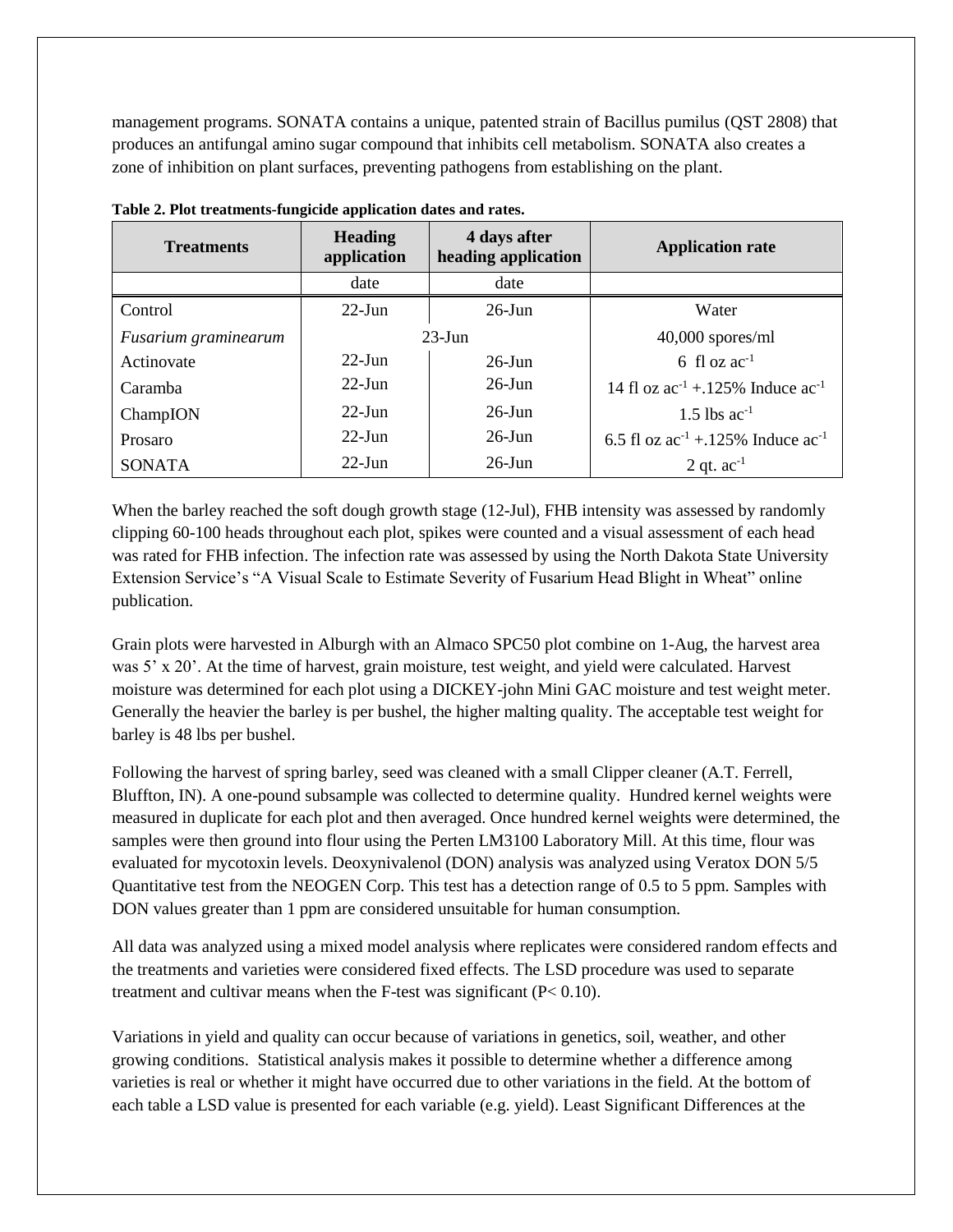10% level of probability are shown. Where the difference between two varieties within a column is equal to or greater than the LSD value at the bottom of the column, you can be sure in 9 out of 10 chances that there is a real difference between the two varieties. In the following example, variety A is significantly different from variety C, but not from variety B. The difference between A and B is equal to 725, which is less than the LSD value of 889. This means that these varieties did not differ in yield. The difference between A and C is equal to 1454, which is greater than the LSD value of 889. This means that the yields of these varieties were significantly different from one another. The asterisk indicates that variety B was not significantly lower than the top yielding variety.

| <b>Variety</b> | Yield |
|----------------|-------|
| A              | 3161  |
| B              | 3886* |
| C              | 4615* |
| LSD            | 889   |

## **RESULTS**

Seasonal precipitation and temperature recorded at weather stations in close proximity to the 2017 site are shown in Table 3. The growing season this year was marked by higher than normal temperatures in April and lower than average temperatures in May, June, July, and August. Rainfall amounts were higher than average throughout the growing season resulting in 7.39 inches of precipitation more than normal. From April to August, there was an accumulation of 4440 Growing Degree Days (GDDs), 50.9 GDDs below the 30-year average.

| Alburgh, VT                         | April | May     | June    | July    | August  |
|-------------------------------------|-------|---------|---------|---------|---------|
| Average temperature $({}^{\circ}F)$ | 47.2  | 55.7    | 65.4    | 68.7    | 67.7    |
| Departure from normal               | 2.37  | $-0.75$ | $-0.39$ | $-1.90$ | $-1.07$ |
|                                     |       |         |         |         |         |
| Precipitation (inches)              | 5.22  | 4.13    | 5.64    | 4.88    | 5.54    |
| Departure from normal               | 2.40  | 0.68    | 1.95    | 0.73    | 1.63    |
|                                     |       |         |         |         |         |
| Growing Degree Days (32-95°F)       | 459   | 733     | 1002    | 1138    | 1108    |
| Departure from normal               | 75.4  | $-22.7$ | $-11.9$ | $-60.3$ | $-31.4$ |

**Table 3. Temperature and precipitation summary for Alburgh, VT, 2017.**

Based on weather data from a Davis Instruments Vantage Pro2 with WeatherLink data logger. Historical averages are for 30 years of data provided by the NOAA (1981-2010) for Burlington, VT.

#### *Barley Variety x Fungicide+Timing Interactions:*

There were no significant interactions of variety by fungicide treatment and timing. Indicating that the varieties responded similar to the fungicide+timing treatments.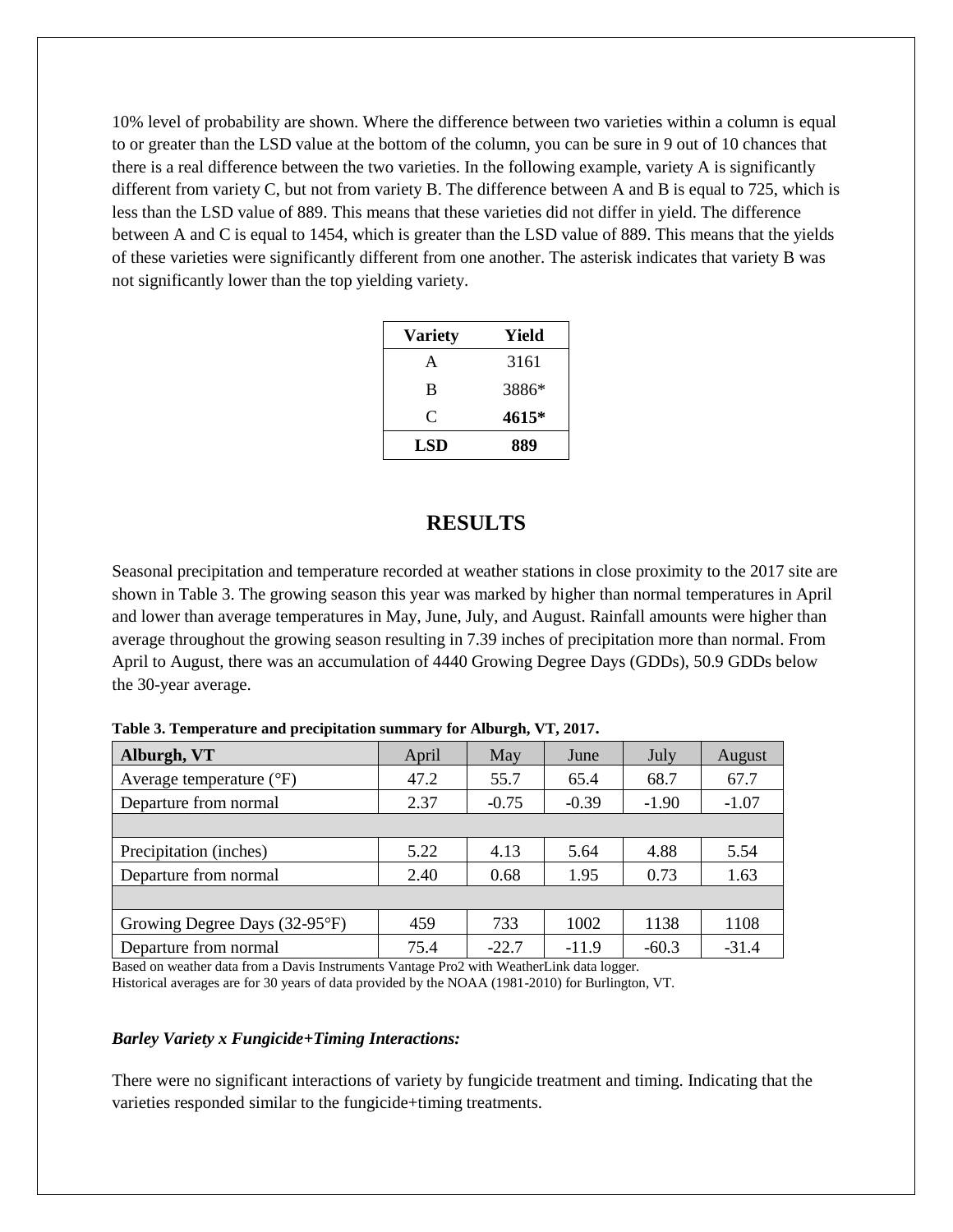#### *Impact of Fungicide and Timing*

There were no significant differences in the average FHB plot severity, average FHB infected head severity and the incidence of infected heads between fungicide+timing treatments (Table 4).

| <b>Treatment</b>                          | <b>Average FHB</b><br>severity | <b>Average FHB</b><br>infected head<br>severity | <b>Incidence FHB</b><br>of infected<br>heads |  |
|-------------------------------------------|--------------------------------|-------------------------------------------------|----------------------------------------------|--|
|                                           | $\%$                           | $\%$                                            | $\%$                                         |  |
| Non-sprayed, non-inoculated control       | 3.26                           | 9.81                                            | 31.9                                         |  |
| Inoculated Fusarium spores 23-Jun         | 6.37                           | 11.8                                            | 48.7                                         |  |
| $\text{Actinovate} - \text{ heading}$     | 8.03                           | 14.8                                            | 48.5                                         |  |
| Actinovate $-4$ days after heading        | 10.2                           | 16.7                                            | 57.8                                         |  |
| Caramba - heading                         | 6.62                           | 13.2                                            | 47.7                                         |  |
| $Caramba - 4$ days after heading          | 5.25                           | 12.0                                            | 41.4                                         |  |
| ChampION - heading                        | 6.92                           | 13.1                                            | 52.3                                         |  |
| $ChampION - 4 \text{ days after heading}$ | 8.15                           | 13.6                                            | 56.6                                         |  |
| Prosaro - heading                         | 5.02                           | 11.2                                            | 40.2                                         |  |
| Prosaro $-4$ days after heading           | 7.60                           | 14.0                                            | 51.3                                         |  |
| Sonata - heading                          | 7.30                           | 13.3                                            | 49.8                                         |  |
| Sonata $-4$ days after heading            | 6.22                           | 13.1                                            | 38.3                                         |  |
| LSD(0.10)                                 | <b>NS</b>                      | <b>NS</b>                                       | <b>NS</b>                                    |  |
| <b>Trial Mean</b>                         | 6.75                           | 13.1                                            | 47.1                                         |  |

| Table 4. The FHB incidence and severity following fungicide treatments at heading and four days after |
|-------------------------------------------------------------------------------------------------------|
| heading, Alburgh, VT, 2017.                                                                           |

Values shown in **bold** are of the highest value or top performing.

NS - None of the treatments were significantly different from one another.

There were significant differences in harvest moisture, test weight, hundred-kernel weight, and Deoxynivalenol (DON) concentration between fungicide+timing treatments (Table 5). The treatment with the lowest harvest moisture was Actinovate applied at heading (13.1%), Caramba applied 4-days after heading had the highest harvest moisture (15.8%). Prosaro applied at heading had the highest test weight of 46.1 lbs bu<sup>-1</sup>, the lowest test weight was Actinovate applied at heading (42.8 lbs bu<sup>-1</sup>). None of the fungicide+timing treatments met industry standards of 48 lbs bu<sup>-1</sup> for barley. The heaviest hundred-kernel weight fungicide+timing treatment was Prosaro applied at heading (4.74 g), the lightest hundred-kernel weight was the treatment inoculated only with Fusarium spores (4.44 g). The treatment with the lowest DON concentration was Prosaro applied at heading (3.68 ppm) (Figure 1). Other fungicide+timing treatments with low DON concentrations include: the non-sprayed, non-inoculated control (4.28 ppm) and Caramba applied at heading (4.80 ppm). The fungicide+timing treatment with the highest DON concentration was Actinovate applied 4-days after heading (8.15 ppm). In regards to USDA NOP compliant materials, the ChampIon provided some reduction in DON compared to Actinovate and Sonata.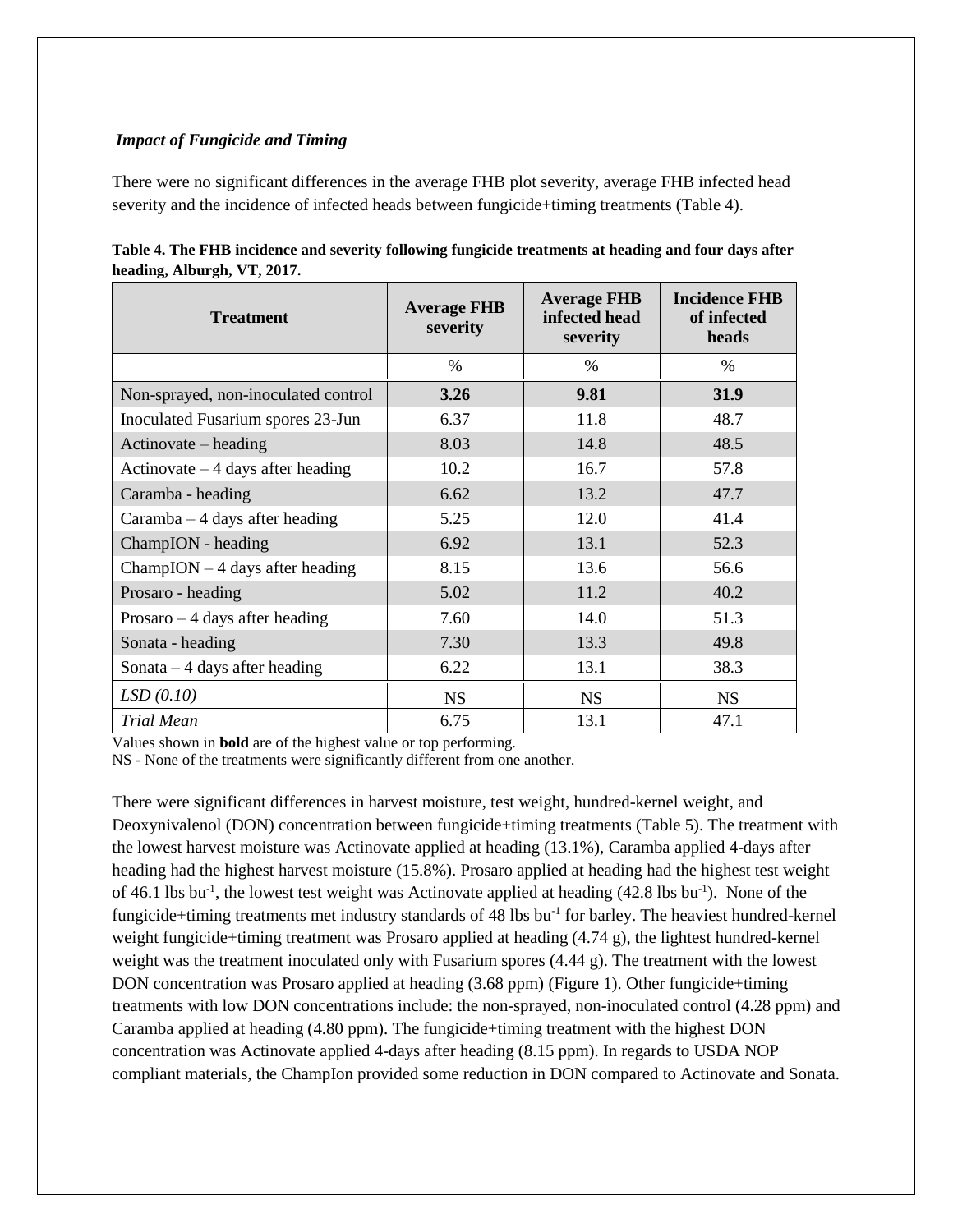All fungicide+timing treatments had DON concentrations above the FDA 1 ppm recommendation. The fungicide+timing treatments did not differ statistically in yield.

| <b>Test</b><br><b>Harvest</b><br><b>Treatment</b><br>moisture |         | weight                 | Hundred-<br>kernel<br>weight | <b>Yield</b><br>$@13.5\%$<br>moisture | <b>DON</b> |
|---------------------------------------------------------------|---------|------------------------|------------------------------|---------------------------------------|------------|
|                                                               | $\%$    | $lbs$ bu <sup>-1</sup> | grams                        | $1b$ s ac <sup>-1</sup>               | ppm        |
| Non-sprayed, non-inoculated control                           | 14.6    | 44.9*                  | 4.54                         | 3128                                  | $4.28*$    |
| Inoculated Fusarium spores 23-Jun                             | $14.2*$ | 44.3                   | 4.44                         | 2595                                  | 7.91       |
| $Actionovate - heading$                                       | $13.1*$ | 42.8                   | 4.58                         | 2746                                  | 7.69       |
| Actinovate $-4$ days after heading                            | 13.9*   | 44.0                   | 4.59                         | 3141                                  | 8.15       |
| Caramba - heading                                             | 15.5    | $45.1*$                | $4.62*$                      | 2363                                  | $4.80*$    |
| Caramba $-4$ days after heading                               | 15.8    | 44.5                   | 4.47                         | 2907                                  | 6.57       |
| ChampION - heading                                            | $14.1*$ | 44.0                   | 4.56                         | 2869                                  | 5.74       |
| $ChampION - 4$ days after heading                             | $13.7*$ | 43.9                   | 4.48                         | 2845                                  | 6.99       |
| Prosaro - heading                                             | 15.0    | $46.1*$                | 4.74                         | 2685                                  | $3.68*$    |
| Prosaro $-4$ days after heading                               | 15.6    | 44.6                   | $4.60*$                      | 2774                                  | 6.35       |
| Sonata - heading                                              | $14.3*$ | 43.6                   | 4.49                         | 2888                                  | 7.14       |
| Sonata $-4$ days after heading                                | $14.2*$ | 43.2                   | 4.52                         | 3151                                  | 7.64       |
| LSD(0.10)                                                     | 1.30    | 1.27                   | 0.14                         | <b>NS</b>                             | 1.32       |
| <b>Trial Mean</b>                                             | 14.5    | 44.2                   | 4.55                         | 2841                                  | 6.41       |

**Table 5. The impact application timing and fungicide on barley yield and quality, Alburgh, VT 2017.**

\* Treatments that are not significantly different than the top performing variety in a column shown in **bold** are indicated with an asterisk**.**

NS – No significant difference.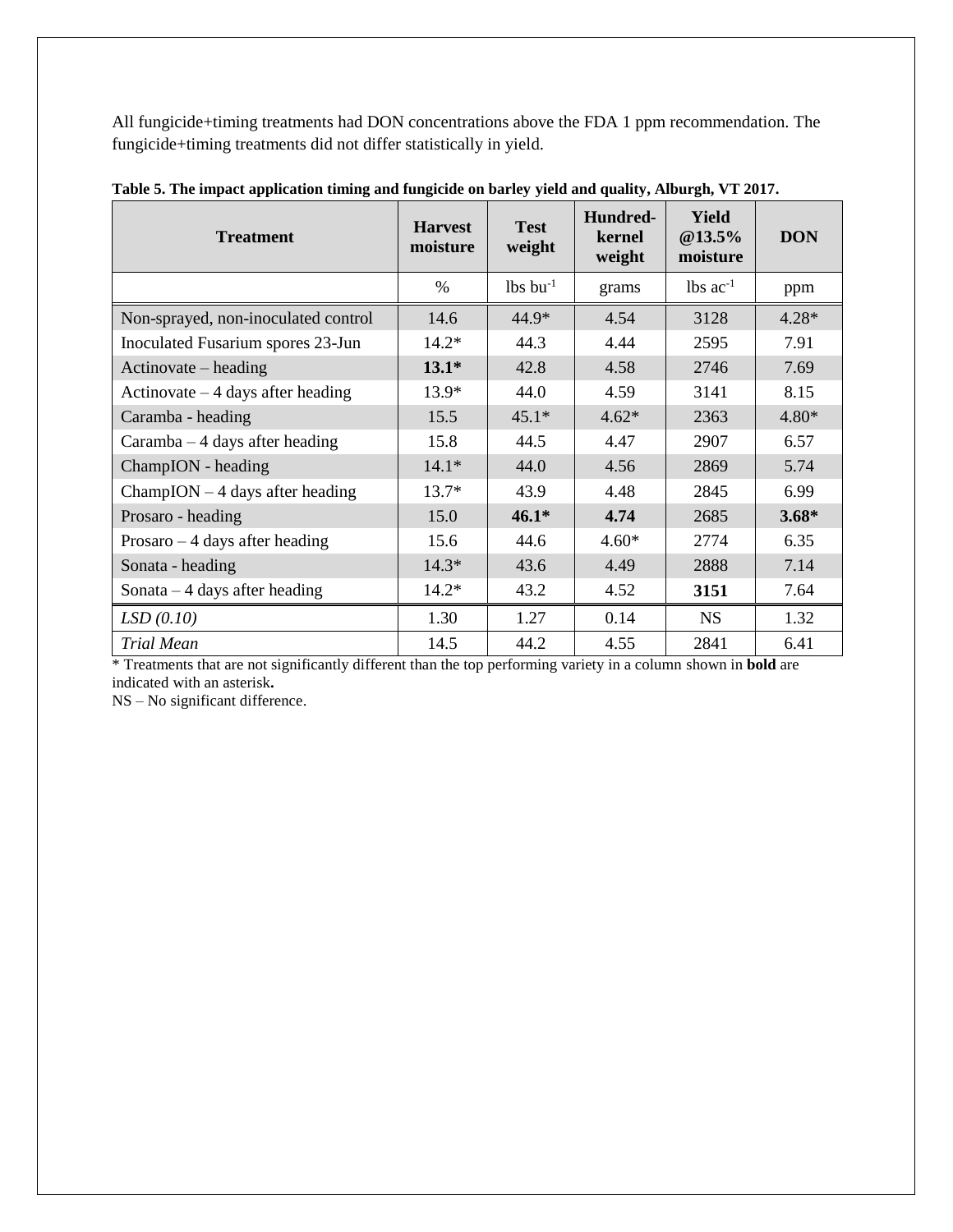

**Figure 1. The impact of application timing and fungicide on barley yield and DON concentration.** Treatments with the same letter did not differ significantly.

## *Impact of Variety*

There were significant differences in the average FHB plot severity, infected head severity, and incidence of FHB infection between malting barley varieties (Table 6). The variety Conlon had the lowest average FHB plot severity (5.23%), infected head severity (11.2%), and incidence of FHB infected heads (42.3%).

| <b>Variety</b>    | <b>Average FHB</b><br>severity | <b>Average FHB</b><br>infected head<br>severity | <b>Incidence FHB</b><br>of infected heads |  |
|-------------------|--------------------------------|-------------------------------------------------|-------------------------------------------|--|
|                   | $\%$                           | $\frac{0}{0}$                                   | $\%$                                      |  |
| Conlon            | 5.23                           | 11.2                                            | 42.3                                      |  |
| Rasmussen         | 8.26                           | 14.9                                            | 51.8                                      |  |
| LSD(0.10)         | 1.57                           | 1.69                                            | 5.82                                      |  |
| <b>Trial Mean</b> | 6.75                           | 13.1                                            | 47.1                                      |  |

**Table 6. The impact of malting barley variety of FHB incidence and severity.**

Values shown in **bold** are of the highest value or top performing.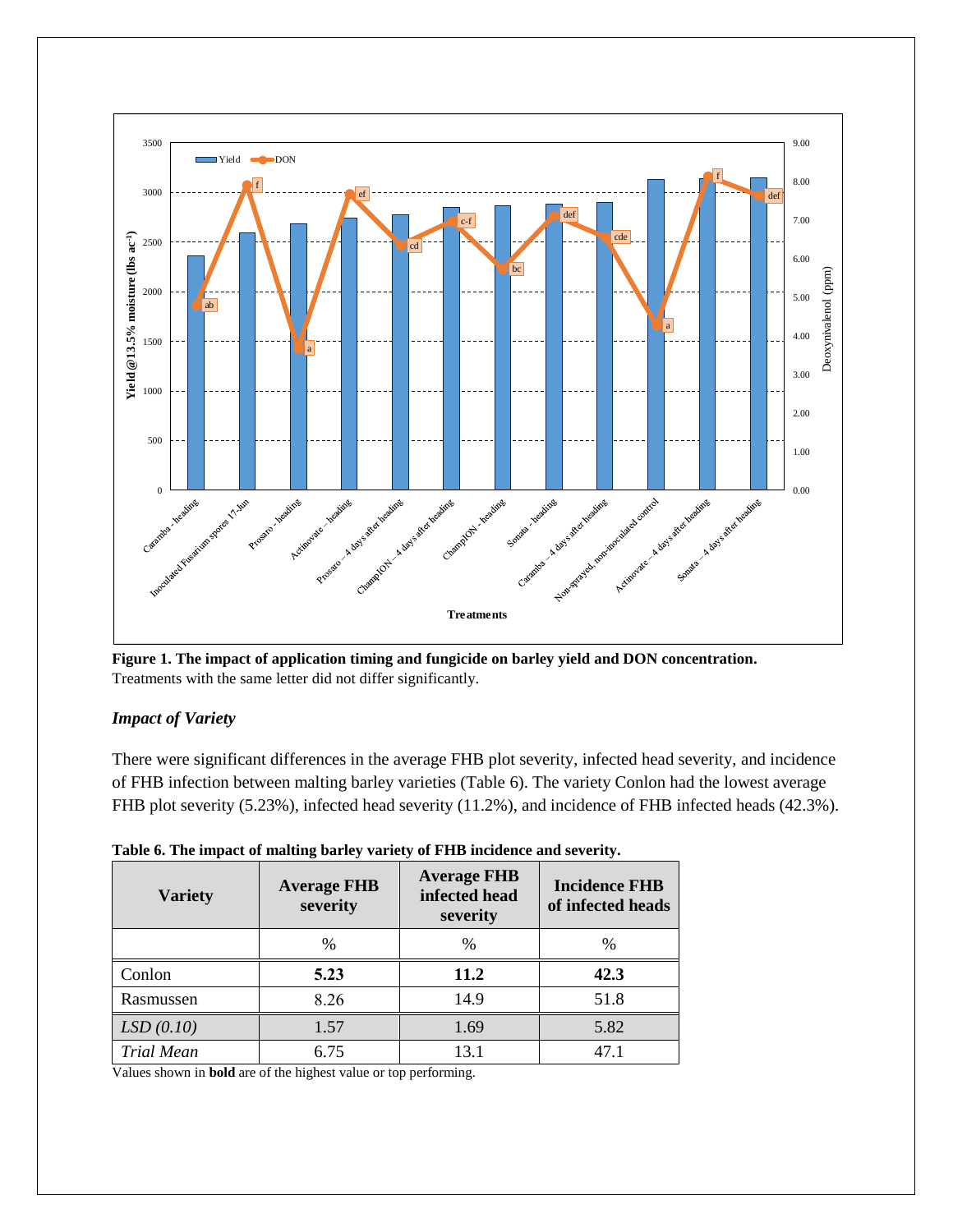The malting barley varieties were significantly different in harvest moisture, test weight, hundred-kernel weight, and DON (Table 7, Figure 2). Rasmussen had the lowest harvest moisture (14.2%). Both varieties had moistures above 14% and therefore had to be dried down for storage. Conlon had the highest test weight of 44.5 lbs bu<sup>-1</sup>, heaviest hundred-kernel weight  $(5.00 \text{ g})$  and the lowest DON concentration  $(4.53 \text{ m})$ ppm). Neither of the varieties achieved industry standards for test weight of 48 lbs bu<sup>-1</sup>, and both had DON concentrations above the FDA 1 ppm recommendation. Varieties did not differ in yield (Figure 2).

| <b>Variety</b>    | <b>Harvest</b><br>moisture | <b>Test weight</b>     | <b>Hundred</b><br>kernel<br>weight | Yield<br>@13.5%<br>moisture | <b>DON</b> |
|-------------------|----------------------------|------------------------|------------------------------------|-----------------------------|------------|
|                   | $\%$                       | $lbs$ bu <sup>-1</sup> | grams                              | lbs $ac^{-1}$               | ppm        |
| Conlon            | 14.8                       | 44.5                   | 5.00                               | 2828                        | 4.53       |
| Rasmussen         | 14.2                       | 43.9                   | 4.11                               | 2854                        | 8.29       |
| LSD(0.10)         | 0.53                       | 0.52                   | 0.06                               | <b>NS</b>                   | 0.54       |
| <b>Trial Mean</b> | 14.5                       | 44.2                   | 4.55                               | 2841                        | 6.41       |

**Table 7. The impact of malting barley variety of quality and yield.**

Values shown in **bold** are of the highest value or top performing. NS – No significant difference.



**Figure 2. The impact of variety on barley yield and DON concentration.** Treatments with the same letter did not differ significantly.